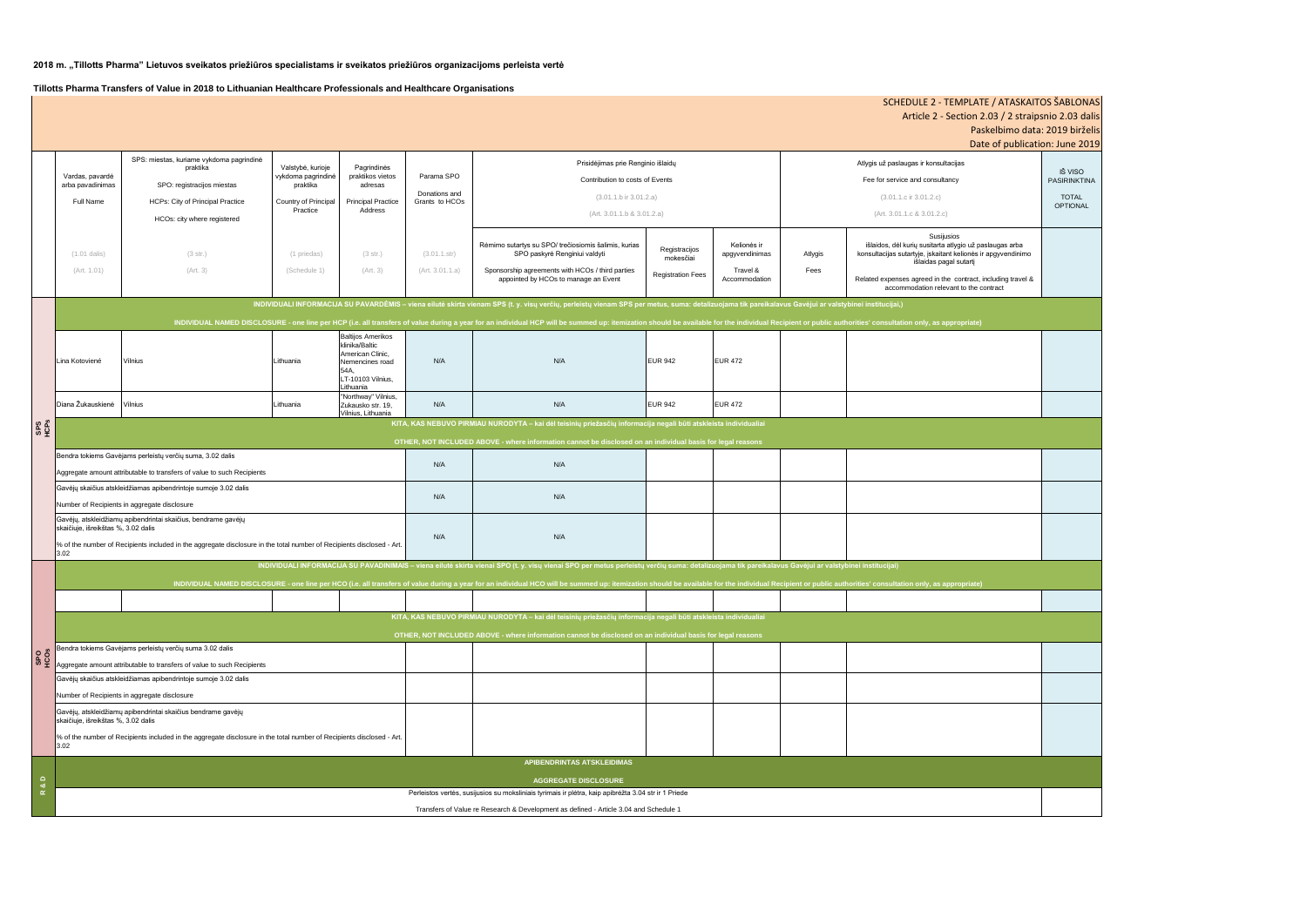# **Metodologija**

# **"Tillotts Pharma" mokėjimų Lietuvos sveikatos priežiūros specialistams ir sveikatos priežiūros organizacijoms, atliktų per 2018 m. atskleidimas**

SPS/SPO informacijos atskleidimo kodeksas ir Vaistų rinkodaros etikos kodekso (toliau ‐ VREK) D priedas įpareigoja 2019 m. viešai atskleisti tam tikras 2018 m. farmacijos kompanijų Lietuvos sveikatos priežiūros specialistams ir sveikatos priežiūros organizacijoms perleistas vertes. Atskleidimo duomenys bus paskelbti "Tillotts Pharma" tinklalapyje www.tillotts.com.

Toliau pateikiama metodologija paaiškina kokius duomenis atskleidė "Tillotts Pharma" ir kaip šie duomenys buvo parengti, siekiant, kad pateikta informacija būtų suprantama skaitytojui.

# **PVM**

PVM neįtrauktas į visus perleistos vertės atskleidimus.

## **Valiuta**

Visos atskleistos vertės pateikiamos eurais (€). Jei mokėjimas buvo atliktas kita valiuta, mokėjimo suma buvo konvertuota į eurus pagal Europos Centrinio Banko (www.ecb.europa.eu) vidutinį metinį valiutos keitimo kursą.

# **Konsoliduoti korporacijų grupių ir tarpvalstybinių mokėjimų atskleidimai**

Atskleidžiama konsoliduota "Tillotts Pharma" grupės perleista vertė pagal EFPIA atskleidimo kodekso gaires, kai atskiri juridiniai asmenys, priklausantys tai pačiai daugianacionalinei bendrovei (kurios gali būti motininė bendrovė ir dukterinė bendrovė), bus laikomi viena bendrove. Atskleidžiami "Tillotts Pharma AG" mokėjimai, atlikti per 2018 m.

## **Daugiametės sutartys**

Jei atskleidžiami duomenys apima daugiametes sutartis, su tokiomis daugiametėmis sutartimis susiję atskleidimai apima paslaugas, suteiktas ir apmokėtas pagal tokias sutartis per 2018 kalendorinius metus.

## **Duomenų apsauga**

## **Sutikimas atskleisti duomenis**

Šalyse, kur to reikalauja galiojantys duomenų apsaugos įstatymai, "Tillotts" ėmėsi visų reikalingų priemonių sutikimams iš atitinkamų sveikatos priežiūros specialistų gauti, kad galėtų viešai atskleisti mokėjimus ir kitas perleistas vertes. Vadovaujantis EFPIA gairėmis, daliniai sutikimai nepriimtini. Nepateikus sutikimo, pateikiami tik apibendrinti duomenys.

## **Sutikimo gavimas ir atšaukimas**

"Tillotts" laikosi atitinkamų duomenų apsaugos įstatymų. Jeigu sveikatos priežiūros specialistas atšaukia savo sutikimą, "Tillotts" atitinkamai pakoreguos duomenis per pagrįstą laikotarpį.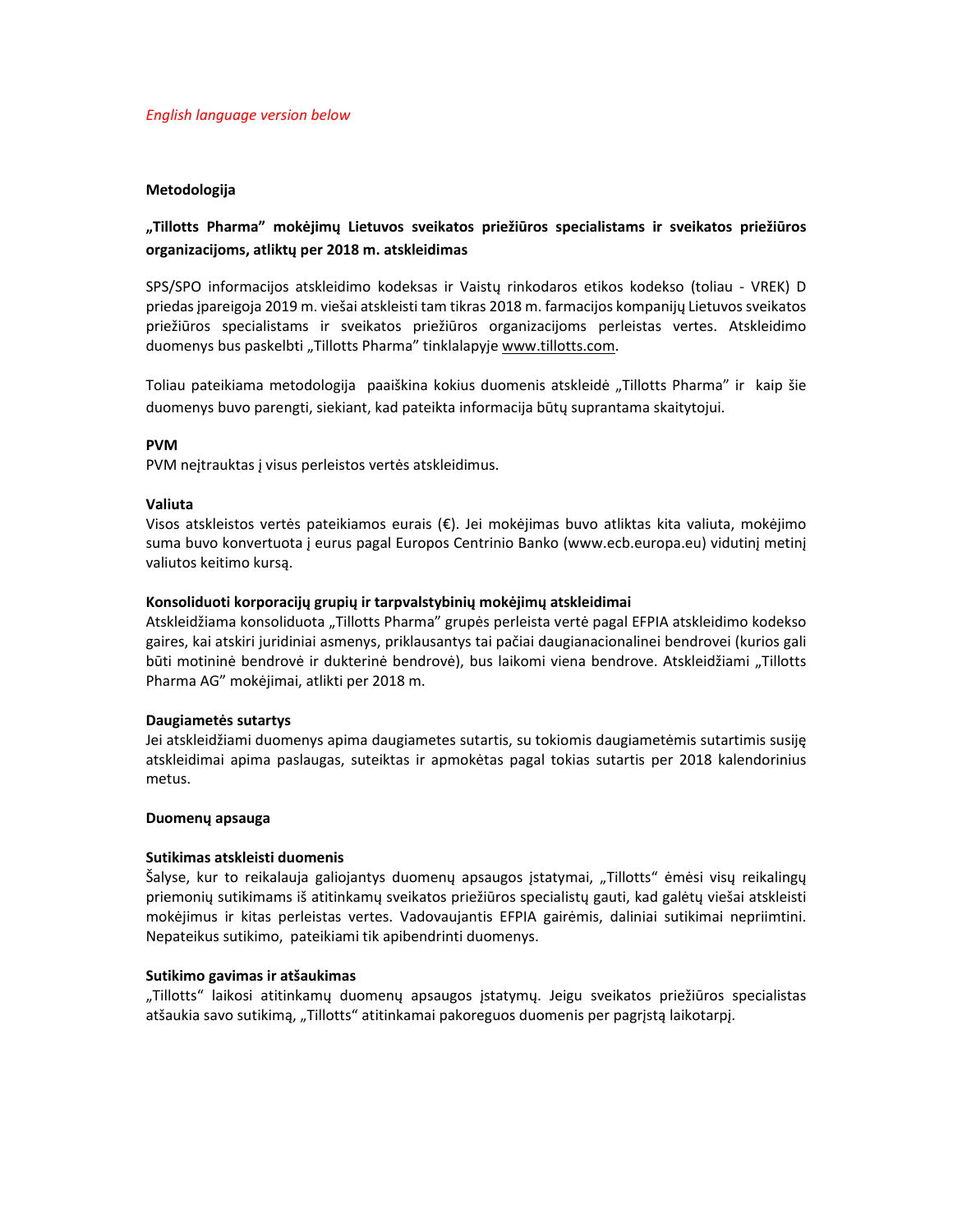# **Įtraukti duomenys**

"Tillotts Pharma" atskleisti duomenys atitinka VREK reikalavimus. Duomenys gali būti skirstomi taip:

# *Sveikatos priežiūros specialistų dalyvavimo švietimo renginiuose finansavimas*

Atskleisti duomenys apima perleistas vertes Lietuvos sveikatos priežiūros specialistams ankstesniais kalendoriniais metais, įskaitant su dalyvavimu renginyje susijusias išlaidas, tokias kaip registracijos mokesčiai ir kelionės išlaidos. Jei sveikatos priežiūros specialistas nesutinka atskleisti jam perleistų verčių, šios vertės įtraukiamos į bendrą eilutę.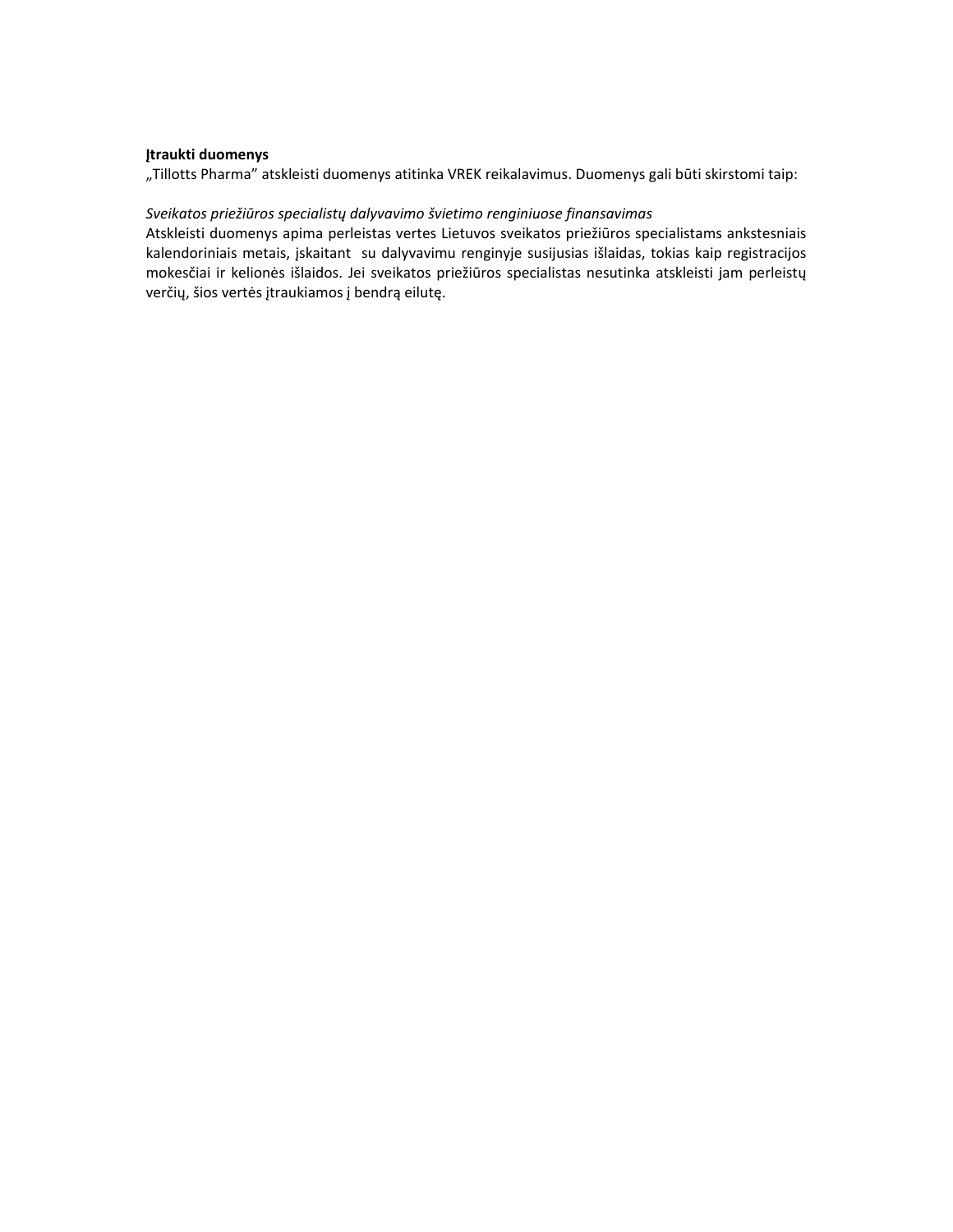## **Methodological Notes**

# **Disclosure by Tillotts Pharma of payments to Lithuanian healthcare professionals and healthcare organisations in 2018**

HCP/HCO Disclosure Code, Annex D of the Code of Ethics for Pharmaceutical Marketing Lithuania (the CEPM Disclosure Code) mandates the public disclosure in 2019 of certain transfers of value made by pharmaceutical companies during 2018 to Lithuanian healthcare professionals and healthcare organisations. The disclosure data will be published on the website of Tillotts Pharma, www.tillotts.com.

The methodological notes below explain the data Tillotts Pharma have disclosed and how the data have been prepared, to assist the reader's understanding.

# **VAT**

VAT is excluded from all disclosures of transfer of value.

# **Currency**

All disclosures are made in Euros  $(\epsilon)$ . Where the original payment was made in another currency, the sum was converted to Euros at the average annual exchange rate of the European Central Bank (www.ecb.europa.eu).

# **Consolidated Disclosures of the Corporate Group and Cross‐border Payments**

The disclosures represent the consolidated transfers of value made by the Tillotts Pharma corporate group in line with the EFPIA Disclosure Code's dictate that separate entities belonging to the same multinational company (which could be the parent company and subsidiary company) shall be deemed to constitute a single company. The disclosures for 2018 represent payments by Tillotts Pharma AG.

## **Multi‐year contracts**

Where multi-year contracts are included in the disclosure data, the disclosures related to such multiyear contracts represent the services rendered and paid for in calendar year 2018 under such contracts.

## **Data Protection**

## **Consent to disclose data**

In countries where it is required by applicable data protection laws, Tillotts has taken all reasonable steps to obtain consents from the HCPs, and, as applicable, to publicly disclose payments and other transfers of value. In accordance with EFPIA guidance, partial consents are not acceptable. If consent is not provided, the data will be reported on an aggregate level only.

## **Consent collection and withdrawal**

Tillotts respects applicable data protection laws. If a stakeholder withdraws the provided consent, Tillotts will adjust the publication accordingly within a reasonable time.

## **Data included**

The data disclosed by Tillotts Pharma is consistent with the requirements of the CEPM Disclosure Code. The data can be categorised as follows: